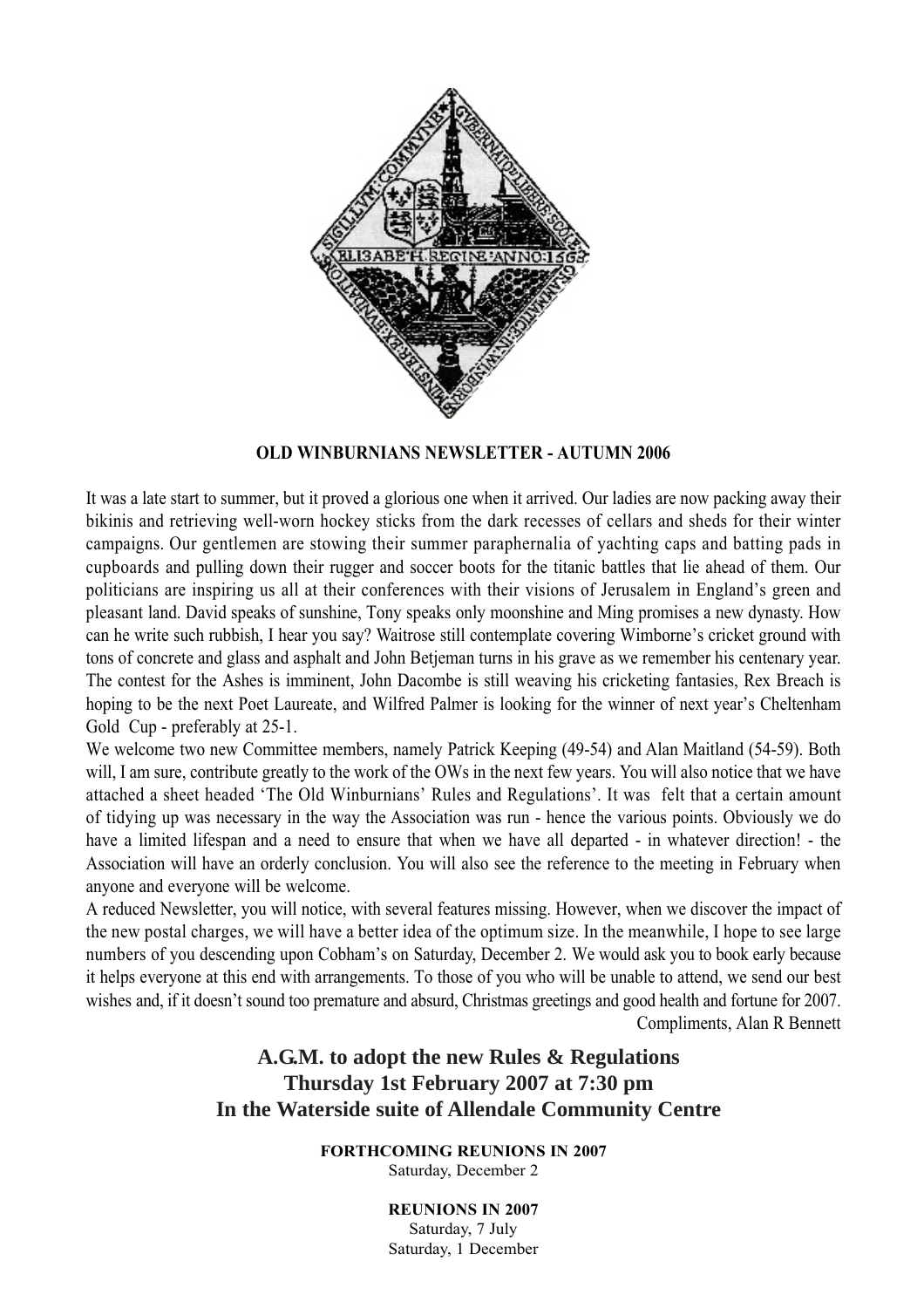### **THE REUNION ON SATURDAY, JULY 8, 2006**

The following is a list of those members (and spouses, where known) who attended. Where possible, I have included the maiden names of our lady members:

**Ann Antell, Morgan Antell, Alan Bennett, Kenneth Bernthal, Pat Best (nee Matthews), Les Bishop, Nick Bishop, Rex Breach, Mrs Breach, Brian Brewer, Eunice Camall (nee Chadd), Paul Charman, Mrs Charman, Dale Clements, Michael Clift, Rosemary Coombs, Mervyn Coombs, John Dare, Janet Davidson (nee Horsey), Brian Davis, Christina Day, Dr. Clive Day, Doreen Dolman, Dennis Dolman O.B.E., Joyce Downton, Phyliss Dymond, Gerry Dymond, Hilary Ebbage (nee Richmond), Faith Efford (nee Hawes), Peter Eyres, David Finnemore, Douglas Foyle, John Froud, Guest of John Froud, Brian Glover, Janet Gordon (Nee Daniels), Tony Gould, Gail Greenfield, Dr John Guy, Lawson Hall, Bill Haskell, Len Hawker, Maurice Herridge, Mrs Herridge, Donald Hibberd, John Hilton-King, Dr. John Horsey Gavin Hartman, Mrs Caroline Jennings (nee Bundy), Carolyn Kamcke (nee Walkling), Patrick Keeping, June Maitland, Alan Maitland, Maria Martin, Victor Moss, Diana Moss (nee Anderson), Jennifer Moss (nee Day), Ken Nicklen, Fay Nicklen, Wilfred Palmer, Charles Palmer, Majorie Palmer, Kenneth Palmer, Peter Pardy, David Park, Eric Parke, Len Pearce, Diana Pearce, R. Perry, Mary Pope (nee Bishop), Christine Price (nee Richmond), Rev. Heather Purser (nee Owen), Rev Purser, Betty Read (nee White), Nesta Richards, Gordon Richards, Janis Ricketts (nee Perry), John Riggs, David Roberts, Ray Scott, Elsie Shears, Frank Shears, John Singleton, Kenneth Smart, Rodney Smith, Cynthia Tanner (nee Streets), Ken Taylor, Monica Vacher (nee Brown), John Webley, Geoffrey Welch, Stanley White, Hugh Williams, Stuart L. Williams, Robert Williamson, Eddie Wood, Jose Wood, Beryl Wythers (nee Moreton).**

#### **APOLOGIES**

The following expressed their regrets being unable to attend: **Mervyn Frampton, Dennis Hames, Geoff Hill, Dick Jeffery, Anne King (nee Wall), Len Light, Richard Read.**

### **WIMBORNE ON FILM**

Gordon Richards is enthusing about a newly available film of Old Wimborne called *'***SOLDIERS, CIVILIANS AND STOCKMEN***'* which depicts the town before, during and just after WW2 with particular reference to the evolution of the market. It runs for 11/4 hours and is available from the address below at a price of £12.50. If you would like further details, please ring Trevor Bailey or John Holman. I am sure many of our members will be very interested in obtaining a copy. I reproduce a part of the leaflet advertising their work.

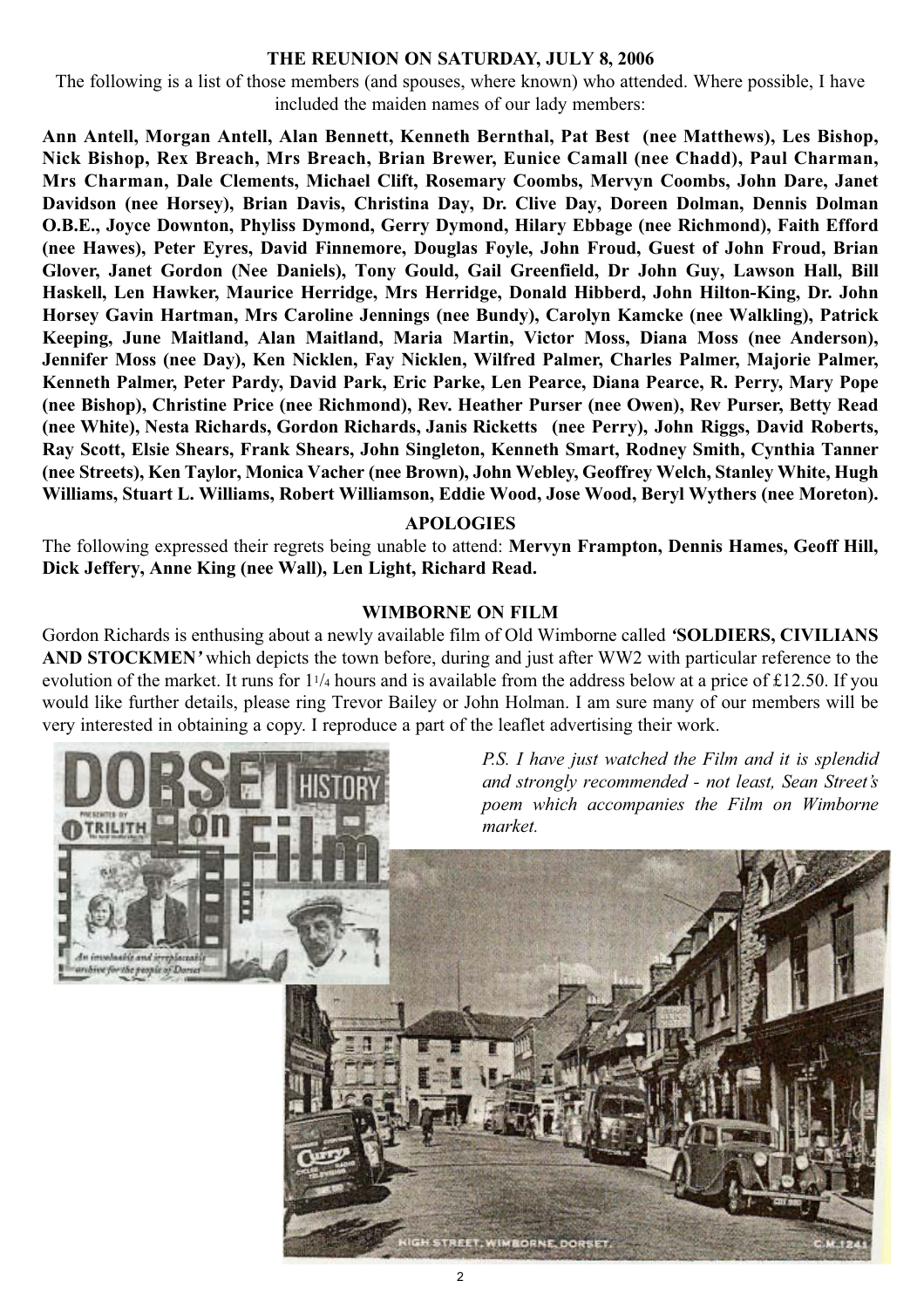







People have been making movie film about Dorset for one hundred years. The moving image is as near as we can come to living history. Many amateur and professional film-makers have recorded local life: farming, markets, transport, trades, social life, celebrations, characters, holidays, entertainments, villages and towns.

#### Why does film need to be preserved?

It is a rich and fascinating record but it is at risk. Ciné film is vulnerable. Many local film collections are hidden away in lofts or cupboards, half forgotten. Every year irreplaceable films are lost or thrown away. Films can be worn out and damaged by being projected too often. Some older 35mm (cinema gauge) films can decompose and become a fire risk.

#### Who are We?

Trilith is a registered charity. It is based in Dorset and was set up in 1984 to make television and video programmes about rural subjects and social concerns. Much of its work is for and about country people and local communities. It also preserves old film, working closely with the TSW Film & Television Archive for the South West, The National Film & Television Archive and Dorset County Archives Service.

#### What are we doing?

. We are collecting movie film about Dorset, both amateur and professional, and preserving it under safe conditions.

· We are making high quality video copies so that, with the permission of the owners, the films can be seen again without risk to the originals.

· We are organising archive shows in villages and towns. Film and television material dating from 1905 onwards is available, fascinating audiences of all ages.

· We are producing publicly available videos of Dorset life, based on archive film and the memories and knowledge of local people.

. We are using old and new film and video to help Dorset people to think about changes in their communities; particularly relevant when facing decisions about the future.

· We are providing training, from time to time, to enable local people to make their own video records of Dorset today.

The rights of the owners of films are fully respected and nothing is done without their agreement.

If you know of film that you would like to see preserved, wish to organise a local archive show, or are interested in training or other projects, please contact: Trevor Bailey or John Holman, TRILITH, Corner Cottage, Brickyard Lane, Bourton, Gillingham, Dorset SP8 5PJ Telephone (01747) 840750 or (01747) 840727 Registered Charity Number 1061888

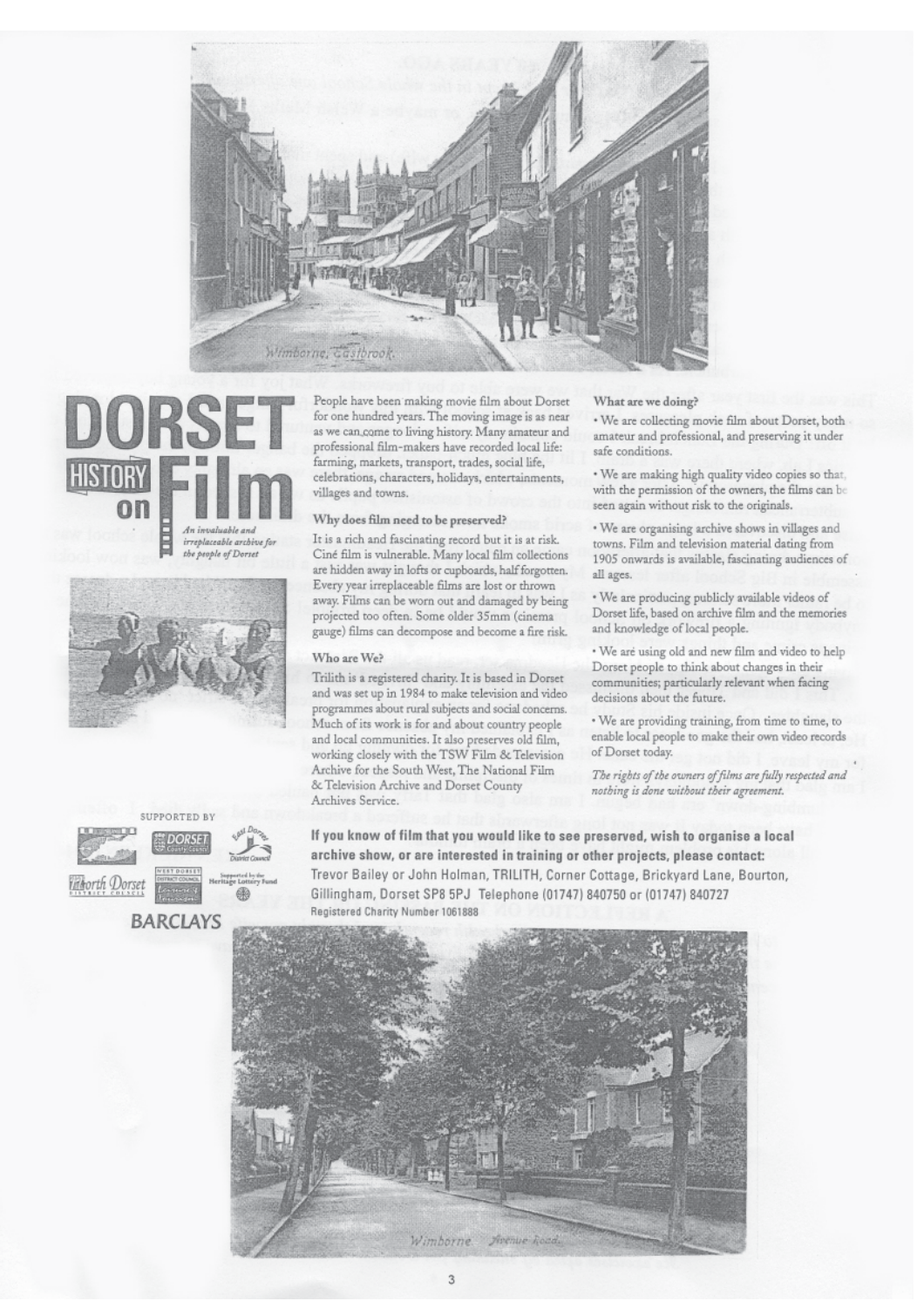#### **60 YEARS AGO.**

#### **A GOOD REPORT!** *(or how I kept in the whole School one afternoon)*

I suppose you could say it was all the fault of a cow, or maybe a Welsh Maths Master with a wild look in his eyes.

At the time of my tale I had a girlfriend named Fay (now my wife) and spent many an evening visiting her home. Her parents received their milk direct from the local Farm (unpasteurized). You might rightly have guessed that from this milk I picked up a germ which resulted in a large carbuncle on the back of my neck. My parents packed me off to school with a big dressing held in place by a bandage around the neck.

Now enter the Welsh Maths Master. Does anybody remember 'Taffy' Jones as he was called? Well, where keeping discipline was involved, Joe Kerswell was at one end of the scale and I'm afraid that Taffy was right off the other, he hadn't a clue! Boys can be cruel creatures and take advantage of such a weakness. On this particular late October day I was seated half-way back in the classroom when somebody near the back made a noise. This so riled Taffy that he went wild, cuffing all in his path about the head and catching me directly and painfully on my carbuncle. As a result I was off school for several days, returning in early November.

This was the first year after the War that we were able to buy fireworks. What joy for a young boy deprived for so many years of such pleasures. I arrived back at school with this wonderful banger and I was just longing to let it off! During the Lunch-break I could contain myself no longer and ventured to a quiet area just behind the Physics Lab. where there was a drain. I lit the blue touch-paper, dropped the banger through the grating and ran back into the playground. After a few moments, which seemed an age, there was an almighty explosion followed by subterranean rumblings. I melted into the crowd of astonished pupils as we all rushed in the direction of the noise and discovered a large plume of acrid smoke now emerging from the drainhole.

Sometime during classes that afternoon came an edict from the Headmaster stating that the whole school was to assemble in Big School after lessons. My prank, which I thought was just a little bit naughty, was now looking to be rather more serious, particularly as I was to learn that during my absence the Head had issued a decree that anybody igniting a firework on School premises would be in deep trouble! So now my prank had become an heinous crime and things were looking grim!

Having all assembled, Tipper Airey, the Headmaster, read us all the Riot Act and demanded that the culprit own up. This I did and Tipper then dismissed the assembly and 'invited' me to his Study. I followed like a lamb to the slaughter. Once inside his Study he asked me for an explanation for breaking his strict 'no fireworks' order. He, at least, had the goodness to listen as I explained my absence from school during this period and the reason for my leave. I did not get the cane. He commended me for owning up and sent me on my way.

I am glad that my schooldays were in times of discipline and respect, where we had a chance to learn and before the 'dumbing-down' era had begun. I am also glad that Taffy was not hauled into court as he most certainly would have been today It was not long afterwards that he suffered a breakdown and sadly died. I often wonder if all along his problem might have been a brain tumour?

#### **KEN NICKLEN (1944-50)**

#### **A REFLECTION ON THE PASSING OR THE YEARS**

*(As I seem to have had a bit of a bad run in my health recently so I thought my wife MIGHT write something like this. The thoughts were spawned by seeing Pam Eyres on Countdown, so you have to read it with a West Country accent!!)*

> **I've got this crocked up 'usband his body's quite a wreck, His feet are near arthritic and there's a click right in his neck, His eyes they now need glasses and it's the dentist any day, His hair is very thin now, and what's left has turned to grey, He has "selective" 'earing, that winds me up a bit, His hormone treatments changing him and he's not exactly fit. His cough is rather chesty, it wakes him in the night, But when I phoned the medics he got a sudden fright, I explained the situation, as I treat him as a pet,**

**"My advice is - put him down my dear" was the message from the vet! But my 'usband is a fighter, to 'ealth he'll soon be back, He exercises often by sneaking for a snack.**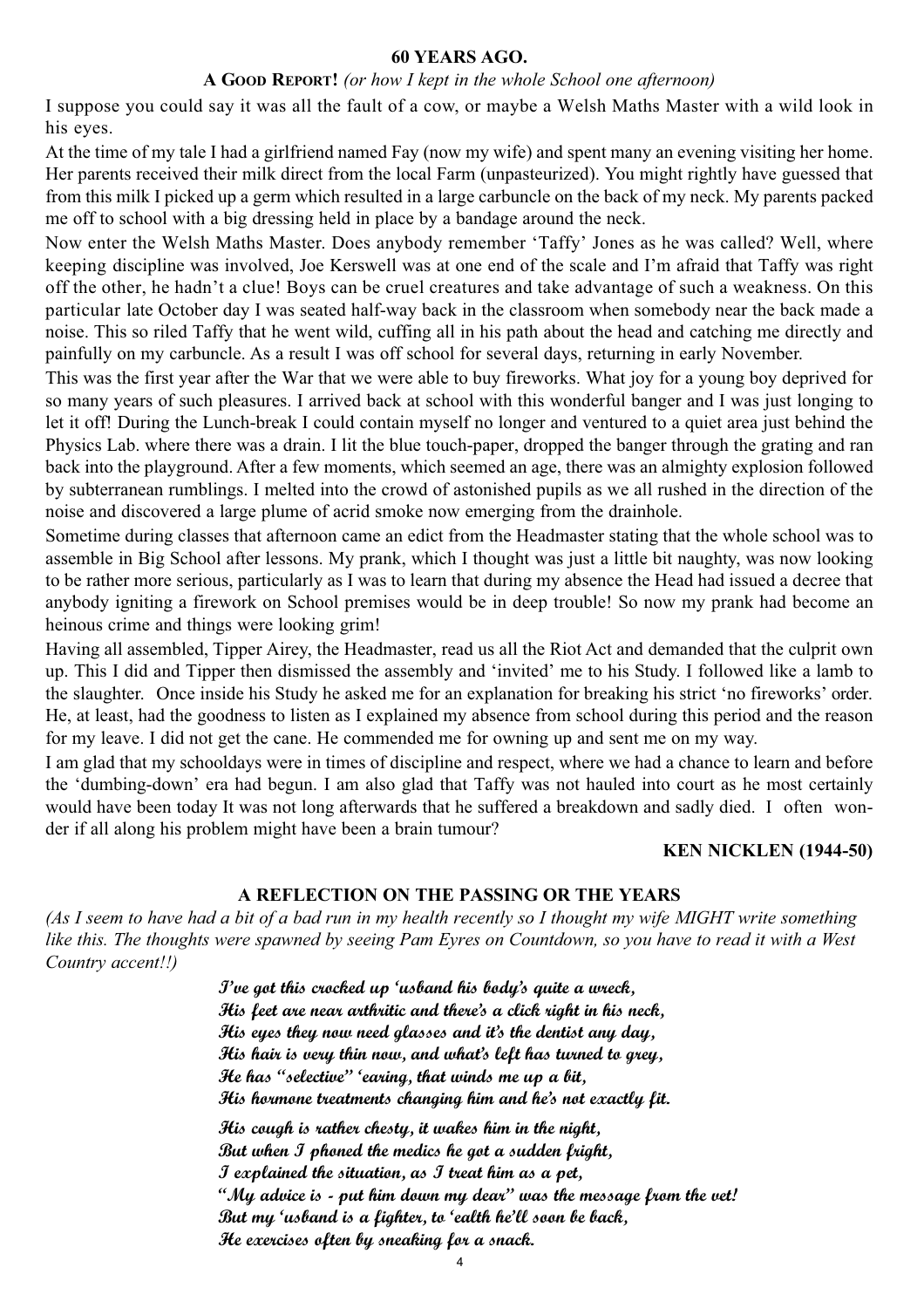**He's polished all his irons and even cleaned his shoes, He's avoiding those D.I.Y. jobs but has paid his golf club dues, So there 'ope for my old 'usband as he takes his medication, He thinks he's boss in our house and dreams that is his station, But now and then he realizes, his body's getting old, And he understands the benefit of doing as he's told!.**

**REX BREACH (49-55)**

#### **THE 'FLY' BY NIGHT**

**Whip behind the cabbie! Was the cry When scruffy schoolboys, such as I Jumped onthe axle, of the brougham, To ride a mile to school from home. I had no fear of being hit, For dear old grandpa had the whip. He had a host of other cabs For hire to all and sundry, A landau, brougham and wagonette And other that I quite forgot. His horses too were various, But all were quite gregarious. The stable-block behind the house Was stocked with hay and straw and stuff, The loft in which we used to play had dovecotes o'er the old doorway. A smithy stood around the back For forging shoes and other tack. And, on its doors until this day, Are painted cricket stumps in white, Where oft we played each summer night. But the greatest thrills I shall recall, Were the trips at night to a statley hall, Lovingly wrapped against the cold, With hugs and kisses and told to be bold. My mother consigned me to grandpa's care And we're off to the station to paick up the fare. I would have been bare five years old, As I sat on the 'box' by grandpa's side And nestled up close against the cold. The fares were quite often society folk, Dressed smartly in furs and opera cloak.** 

**They came for the hunts, the shootsand the ball And numerous porters answered their call! Who handled their baggage - no trouble at all. Then, tenderly seated and wrapped in their rugs, Grandpa picked up the reins and with two gentle tugs, We were offat a trot, from the station yard, Out into the dark, with the horses as guides, For no lightsexistedcon any road sides. One candle burned brightly in each carriage lamp, But were useless as lighting for poor old Gramp. Five miles we travelled with barely a sound, Except for the clatter of hooves on the ground. At last, through the gloom, the Hall came in sight, A fairy-tale palace just bathed in light. Liveried servants rushed out to attend And, in no time at all, it was our journey's end. Around to the kitchens to get a hot drink, Signalled only to Gramp by the butler's sly wink. Then leisurely homeward, we go at a trot Until Grandpa arrived at his favourite spot Known only to him, by a gapin the hedge. He would hand me the reins, and bidme keepstill, Whilst from under his seat an ols sack he would fill With mangolds and swedes and other such tack, On arriving back home and the horses released, We'd cutup the roots for their nightly feast. Grandpa always made certain his horses were fed Before very weary, we went off to bed. WILFRED PALMER (22-28)**



*(The stately hall to which Wilfred refers in this child memory is, as you may have guessed, Kingston Lacy)*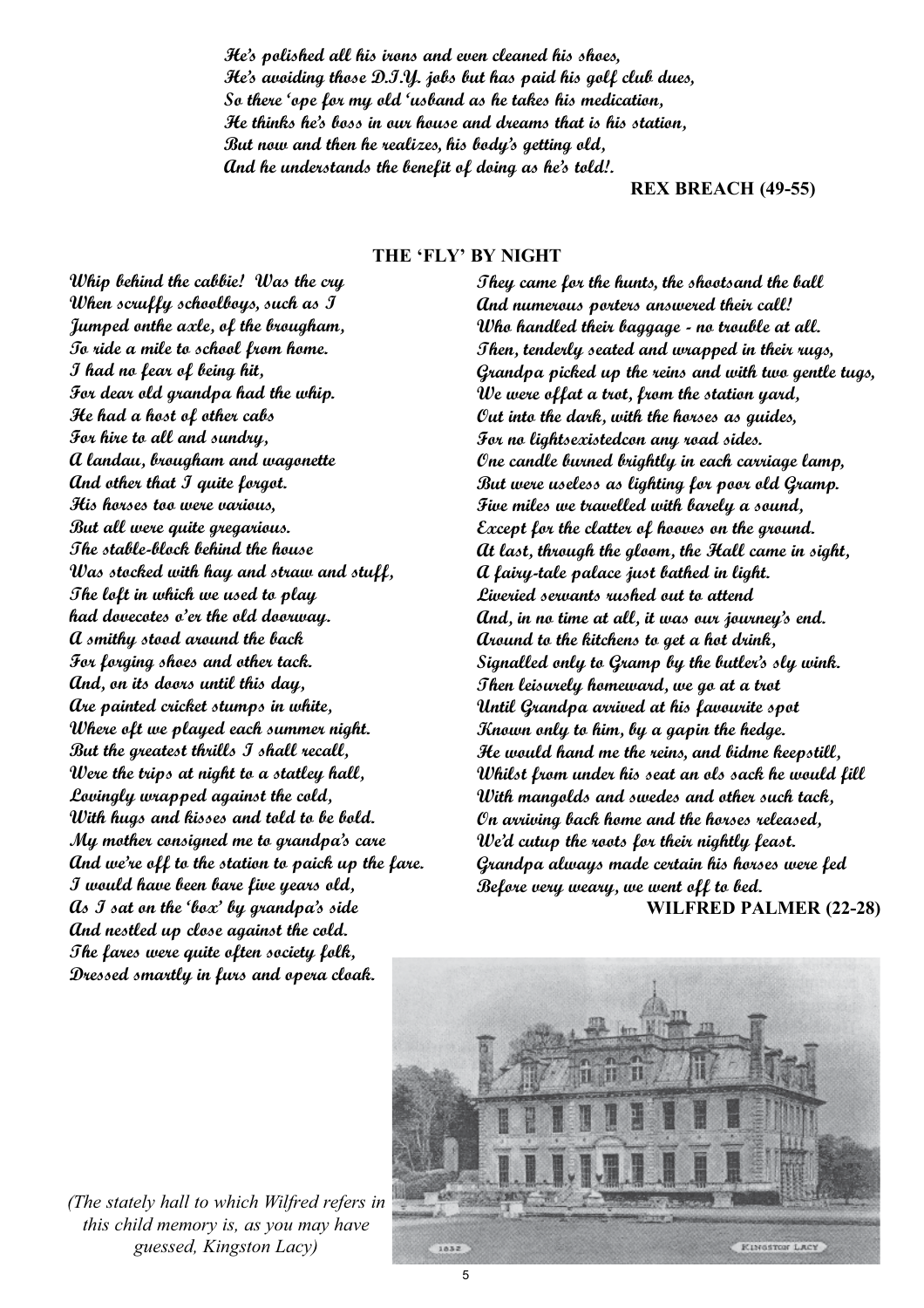## **CORRESPONDENCE**

#### **BRIAN DAVIS (45-51) On 'Fishy' Maiden**

Fishy Maiden was a great teacher, and showed me a lot about the beauty and versatility of the English language. He was a walking thesaurus, and if one wanted a synonym he would rattle off a list of "possibles" and point out that they had subtle differences and there was one that would fit the context of the sentence exactly.

**Paul Charman's** memory in the last newsletter of learning from him the meaning of vicissitude reminded me how he taught the correct way to spell assassination. "There are two asses in assassination," he said, "the chap who gets killed, and the one who does the killing." How could one ever forget after that?

## **On Latin**

Re the recent newsletter correspondence re learning Latin at WGS. Though both **Tip Airey** and **Gunner Holman** successively were completely unable to instil any appreciation or knowledge of the language into my addled brain, a slight ability to recognise what was not Latin came in useful when I was editor of a local newspaper.

I received a letter from a reader saying that he had dug up an earthenware vessel with a single handle and the Latin inscription Itis apis spotan ditis ab igun. The reader, a Mr Philpott, suggested I should publish the letter and ask if any reader could identify the strange object.

Trying to decipher the words I could not recall any that bore any relationship to what little Latin I managed to assimilate many years ago. So I altered the spacing slightly, and got the message!

# **On the Lucerne trip of 1947**

Like **Stan Richmond** I have recollections of the school visit to Lucerne in 1947 (not 1948), and still have the postcards sent home to my parents.

Most enduring memories are of travelling for 30 hours on a slatted-seat train through the still war-scarred countryside of France. Of **Bob Holt** falling on the first day and breaking his leg. Of straw paliasses to sleep on in the hostel on the shore of the lake. Of a strange, tasteless white soup with "green bits" floating on top that we were given for supper.

I remember being in awe of the snow-capped mountains, only previously seen in books, that greeted us every morning. And I remember that the masters who accompanied us - **Eric Huntington, Fishy Maiden and Nobby Clarke** - suddenly did not seem so intimidating "off duty."

### **DICK JEFFERY (36-42)**



The Hostel



**Patrick Pope, Brian Davis & Michael Pope in Lucerne A.R.Maiden, E. Huntington &'Nobby' Clarke 'off duty'** See More pictures of this and read the Wimburnians' story on the web site

Dick sent his appologies for non-attendance at the summer reunion but wished to be remembered byallhis chums. It is a long way to journey down from Anglesey and Dick's wife suffers from arthritis. Dick does pose a couple of questions in his letter. He writes: 'I'm wondering whether **Peter Beckett** is the same person who played in the Bournemouth College Football team as myself during the 48-51 seasons? He aslo asks whether **Roy Perry** is the same gentleman who used to live at Cogdean, Corfe Mullen about 1940? Dick's address is Eryiwen, Lon Tudur, Llangefni, Anglesey, LL77 7HP. If anyone would care to get in touch, he would be pleased to hear from them.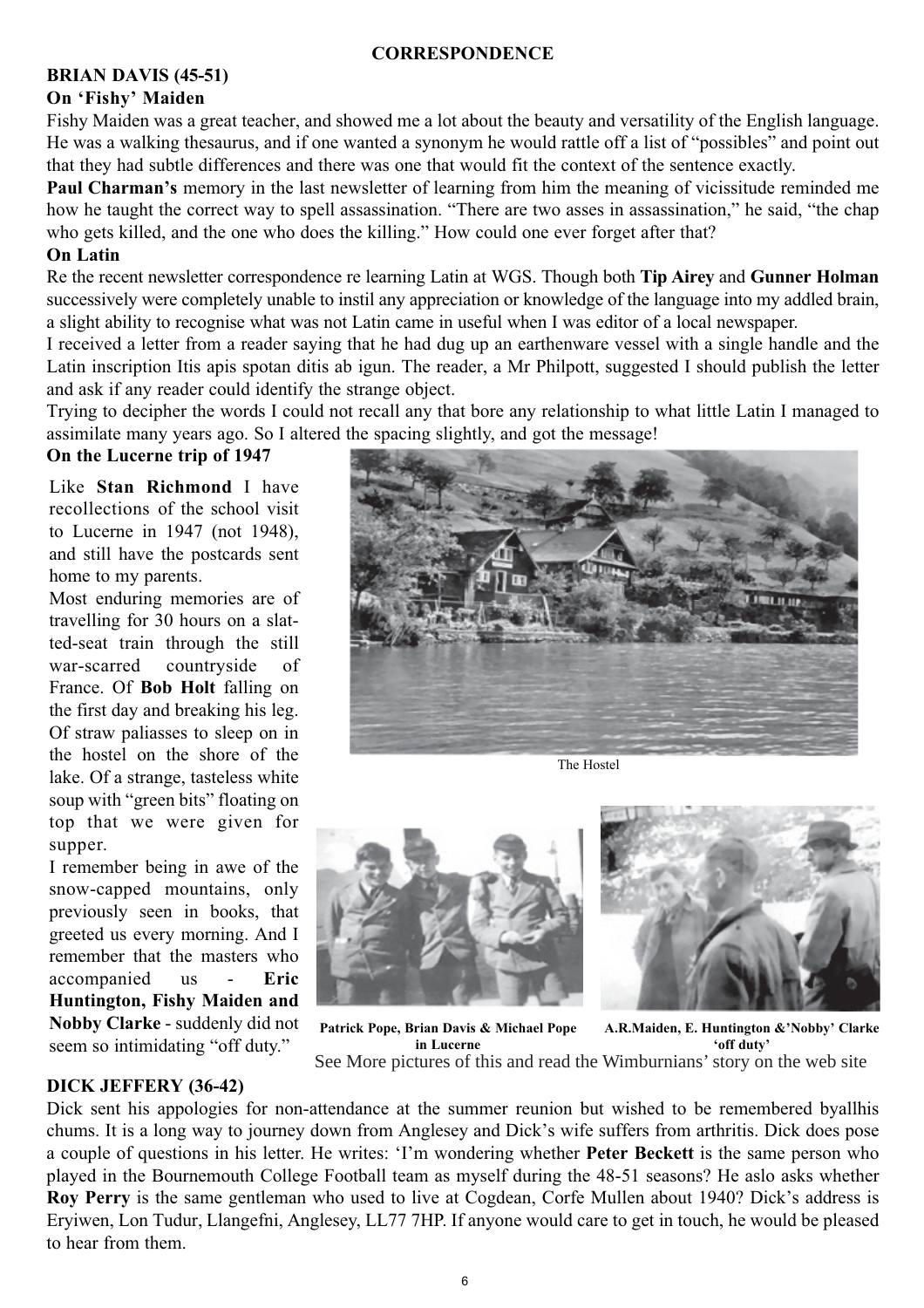# **STAN RICHMOND (43-48)**

Stan wrote from Down Under reporting the coldest weather in South Australia since records began inthe 1800s. He and Jane were about to set off (in July) for 'the warmer climes of sub-tropical Queensland, hoping on the way to visit old pals, **Ray** and **Pam Wheeler** and **Mike** and **Val Riggs**.' Stan was especially interested in the information coming to light re the Lucerne trip (already described in the piece from **Brian Davis**). Should there be anyone else out there who would like to contact Stan regarding the trip please write to Stan at 3/150 Fenchurch Street, Goolwa, South Australia 5214.Stan and Jane plan a visit to the UK in 2007 when they hope they may be able to include attendance at the summer reunion . We will be delighted to welcome you both.

# **LIZ GOODE (nee STREETS) (58-65)**

It was a delight to receive a card from Liz and a cheque for the Committee to purchase a bottle or two of wine for consumption at our next meeting. Many thanks, Liz. If the minutes are ina hopeless muddle, or Carolyn falls off her chair, we shall know where to apportion responsibility! Seriously, it was a kind and much appreciated gesture. Any further donations, whether in the form of banknotes, cheques, gold or copper, silver or nickel will immediately be placed in our Black Dog tavern fund. Incidentally, Liz wrote from Menorca where she appears to be living the life of Reilly. Cheers, Liz, from the whole Committee.

# **RICHARD READ (52-58)**

Richard sent a card from West Africa bearing a picture of his 'transport' in Senegal in January of this year. It was a bit like one of those medium sized white vans that we are all familiar with, sitting on our tails in 30mph areas - except that four or five people were perched on top of the vehicle and it looked fairly full inside! Richard is travelling extensively but hopes to be at the reunion in December. We look forward to seeing you, Richard, and good luck on your travels!

# **RICHARD GLEDHILL (56-63)**

A long and interesting letter arrived from Richard inwhich he wrote affectionately of a number of his former teachers including **Messrs. Maiden, Barnaby, Stephens, Pursey, Holman, Hoare, Powell** and **Williams** and the ladies **'Granny' Gray** and **'Mable' Thorpe**. Undoubtedly his language and history teachers shaped his life and career for Richard subsequently became a history teacher himself and enjoyed his grasp of French in his travels in that country. His first teaching post was, in fact, at Milton Abbey where he taught **Gary Alliss**, the son of the legendary **Peter**. Like **Paul Charman**, Richard recalls clearly 'Fishy' Maiden guiding his class through Moonfleet. He also remembers with amusement 'Tarzan' Williams appearing in a tarzan sketch one Speech Day, possibly '58 or '59. Richard has two daughters, Laura and Alice, both of whom have distinguished themselves academically. Richard was, at the time of writing, about to 'go part-time' as Head of careers atNorth East Surrey College of

Technology.He hopes he will now be able to spend more time pursuing some of his hobbies - 'cycling, walking and reading some of the many books on history I have collected since 1963.' He also hopes to be with us in July.We look forward to seeing you, Richard. Incidentally, for any old friends, his address is 80 Abinger Avenue, Cheam, Surrey SM2 7LW.

# **CAROLINE JENNINGS (nee BUNDY) (53-59)**

In a brief note Caroline mentioned that she would bring along a 'new face' to the last reunion, namely **Gavin Hartman** (42-46). Gavin was not a fan of the late **'Tipper' Airey**! I hope you enjoyed the reunion, Gavin, and will come again. Do introduce yourself.

### **OBITUARIES**

# **BRIAN YOUNG AND TED YOUNG (43-48)**

(I am indebted to a contemporary of Brian and Ted for this notice - namely **Ken Smart** (44-48). Many thanks, Ken. It is only fitting that we pay tribute to old friends in this way. Remarkably, BRIAN and TED passed away within weeks of one another last autumn). Ken writes: 'BRIAN and TED were train boys, travelling into Wimborne from Fordingbridge each way. Whilst at school they were into sports as evidenced by reports in the Winburnian and photographs showing them in Cricket, Football, Rugby and Boxing teams. BRIAN was also CSM of the Army Cadet Force.When the family emigrated to Australia in 1949 Brian remained behind to continue his studies as a Chartered Surveyor and, during his National Service, he gained a regular commission. He continued in the services to become a Major in the RAOC. He resigned his commission in 1973 and entered into a partnership as a Chartered Surveyor. BRIAN was Captain of Fordingbridge CC (1947 - 52) and also played for Southampton Travellers CC. He played football in the Hampshire League; he was a keen golfer and a member of Hampshire CC. He finally settled in Chilworth and passed away in November, 2005.

TED's family - Mum, Dad and two sisters - settled in Australia and, in 1957, he married an Australian girl. He completed his tertiary qualifications in Accountancy at the University of Queensland withHigh Distinctions. He